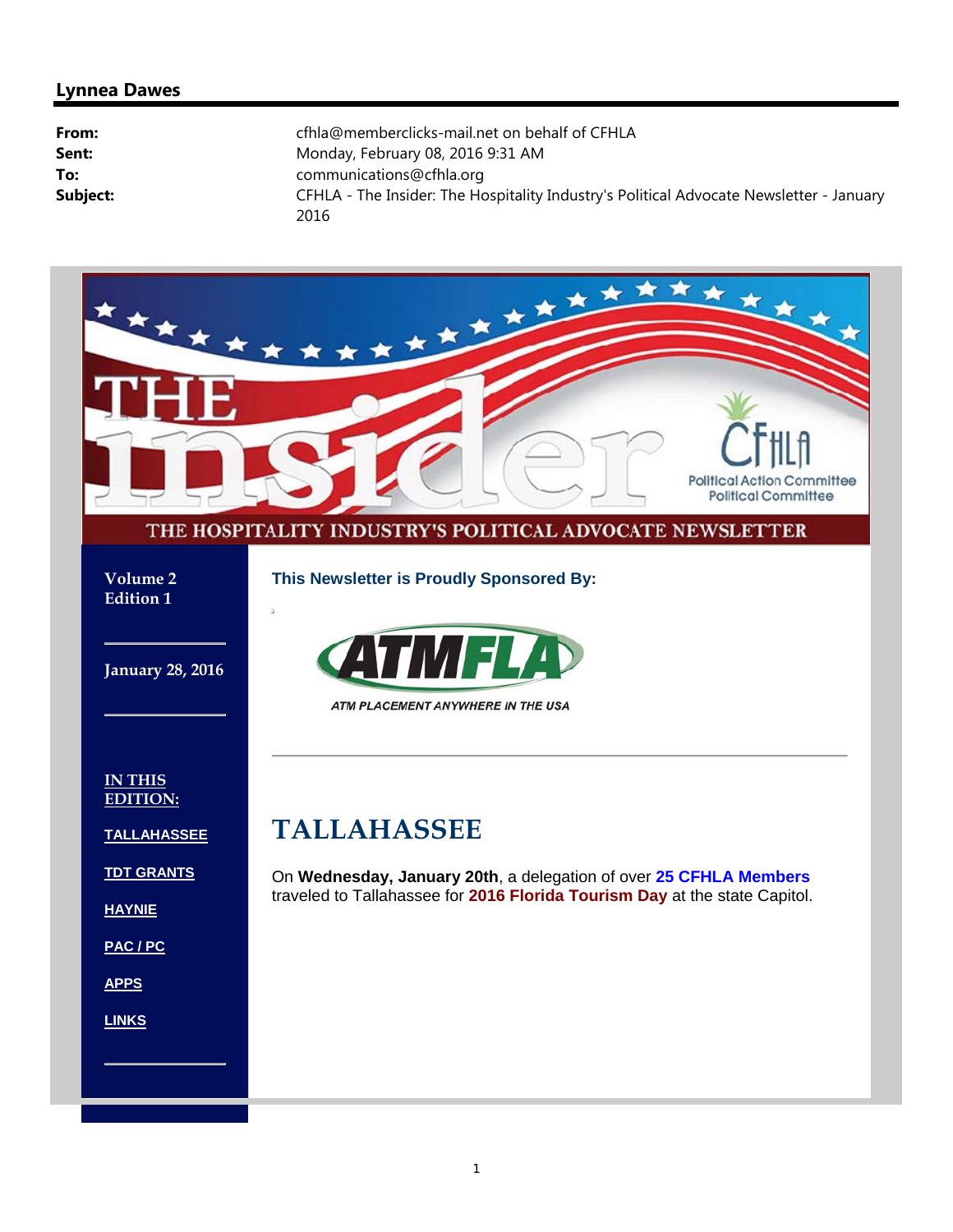#### **INTEREST**

**Florida Governor Rick Scott**

**State of Florida Senate**

**State of Florida House of Representatives**

**Orange County**

**Osceola County**

**Seminole County**

**City of Orlando**

**City of Kissimmee**

**City of Sanford**



The CFHLA Tourism Day Delegation

The CFHLA Delegation met with the following State Representatives and Senators to discuss **CFHLA's 2016 Legislative Priorities**:

> State Representative **Bruce Antone** (District 46)

> State Representative **Jason Brodeur** (District 28)

> State Representative **Bob Cortes** (District 30)

State Senator **Nancy Detert** (District 28)

State Representative **Eric Eisnaugle** (District 44)

State Representative **Matt Gaetz** (District 4)

Senate President **Andy Gardiner** (District 13)

State Senator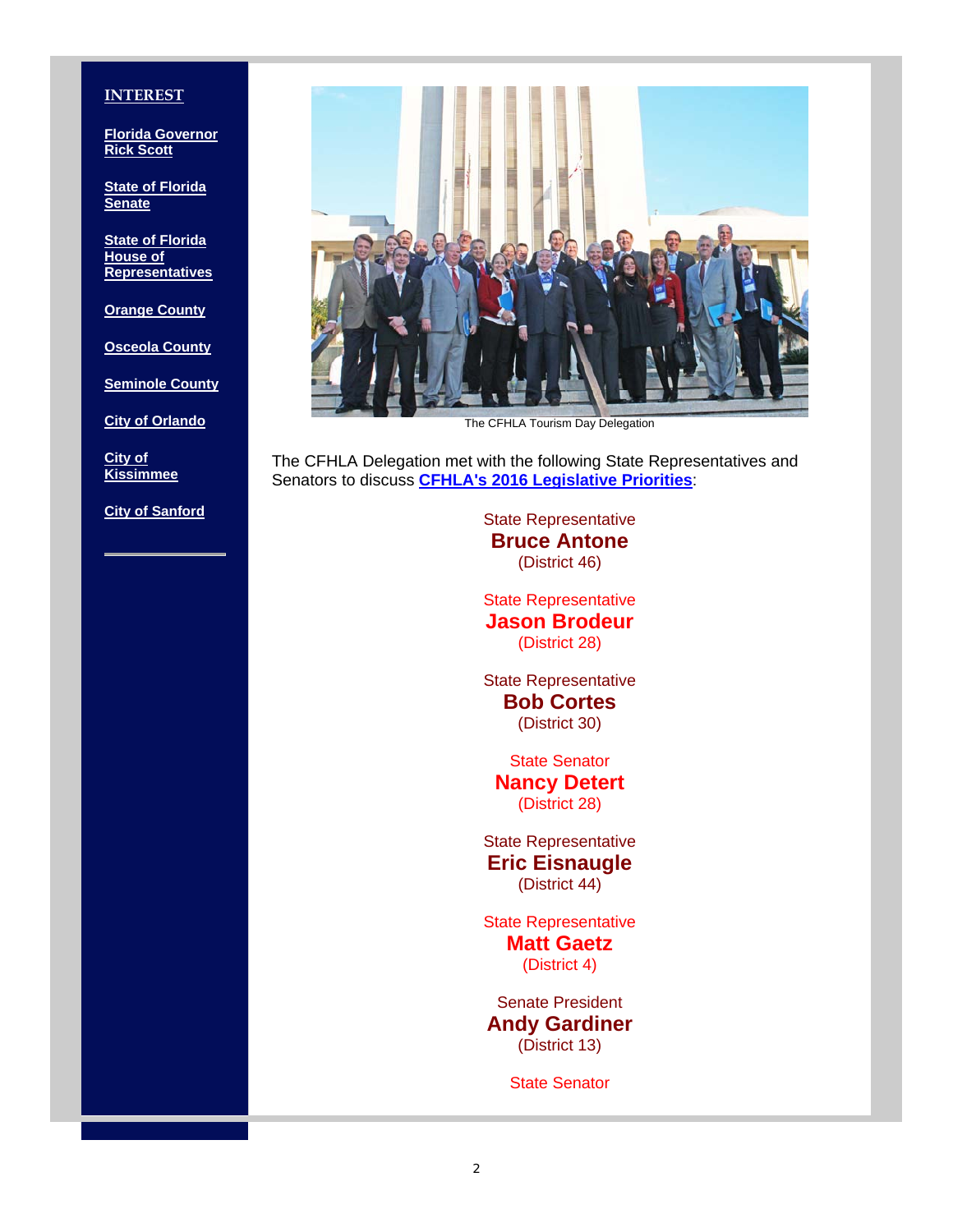(District 11)

State Representative **Mike La Rosa** (District 42)

State Representative **Mike Miller** (District 47)

State Representative **Rene Plasencia** (District 49)

State Senator **David Simmons** (District 10)

> State Senator **Darren Soto** (District 14)

State Representative **Jennifer Sullivan** (District 31)



The CFHLA Tourism Day Delegation visited State Representative Jason Brodeur

CFHLA THANKS the following Hospitality Leaders who participated in this important political activity:

> **Cindy Andrews,** Sunbrite Outdoor Furniture, Inc.

> > **Dave Bartek,** Loews Hotels

**Mark Bastis,**  Hyatt Regency Orlando International Airport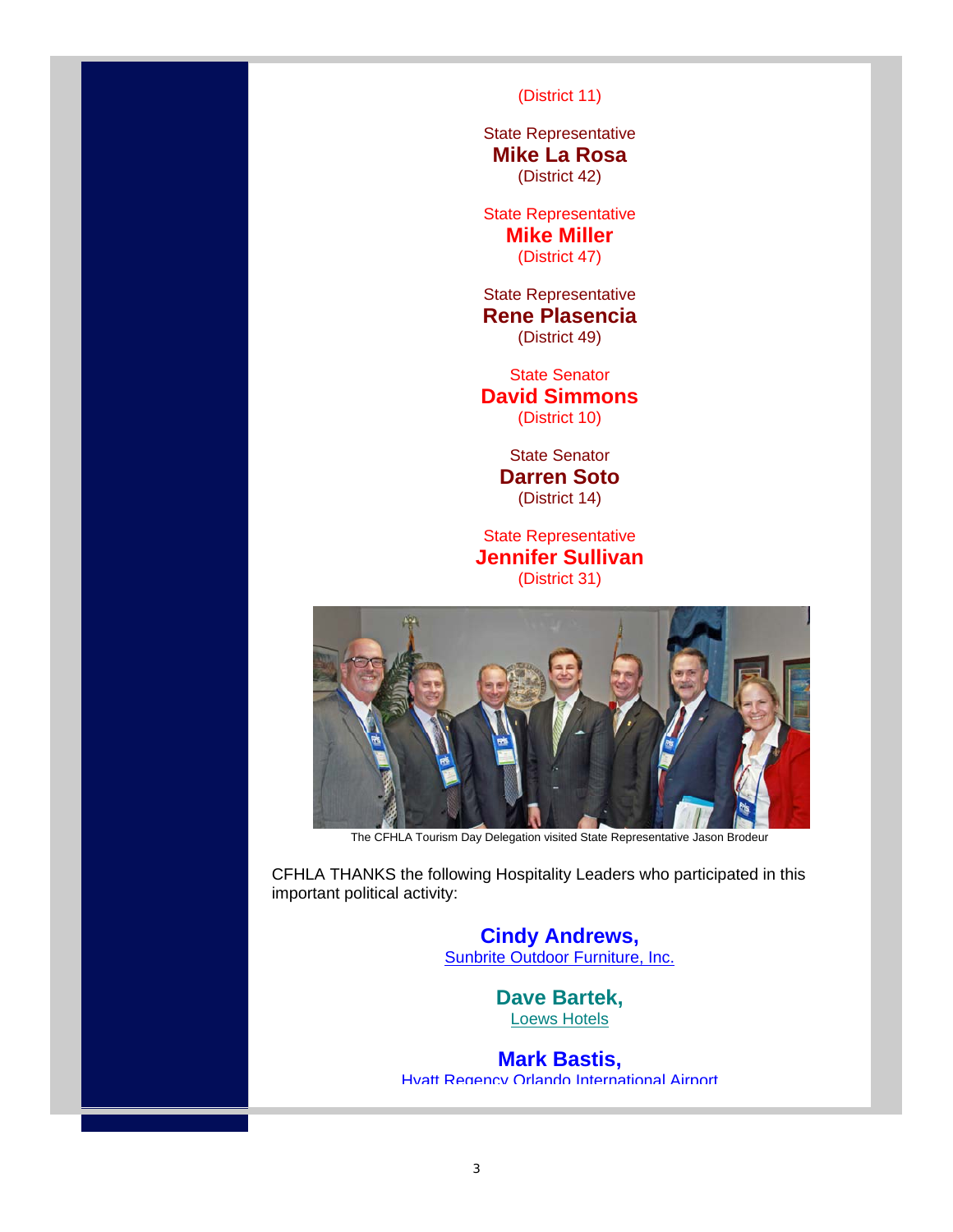**Jackie Bozzuto,**  Lowndes, Drosdick, Doster, Kantor & Reed, P.A.

> **Ross Burke, Blue Heron Beach Resort**

**David Chilton,**  Sunshine Recycling Inc.

> **Greg Combs,**  DryFast Systems

**Brent Dickson,**  Awnclean U.S.A. Inc.

**Amy Diehl,**  Awnclean U.S.A. Inc.

**Alan Fickett,**  Global Sourcing Intl, LLC

**Bill Friedrich,**  Embassy Suites Orlando I-Drive / Convention Center

> **Al Gardner,**  A & L Associates

**Maureen Haggerty,**  Spinout Guest Laundries

**Chadwick Hardee,**  APDC Services, Inc.

**Jim Haughney,**  Orange Lake Resort

**Dan Kline,**  Magical Memories Villas

**Jay Leonard,**  Wyndham Lake Buena Vista Disney Springs Resort Area / Wyndham Garden Lake Buena Vista Disney Springs Resort Area

> **Greg Moore,**  The Mall at Millenia

**Keith Odza,**  Wyndham Vacation Rentals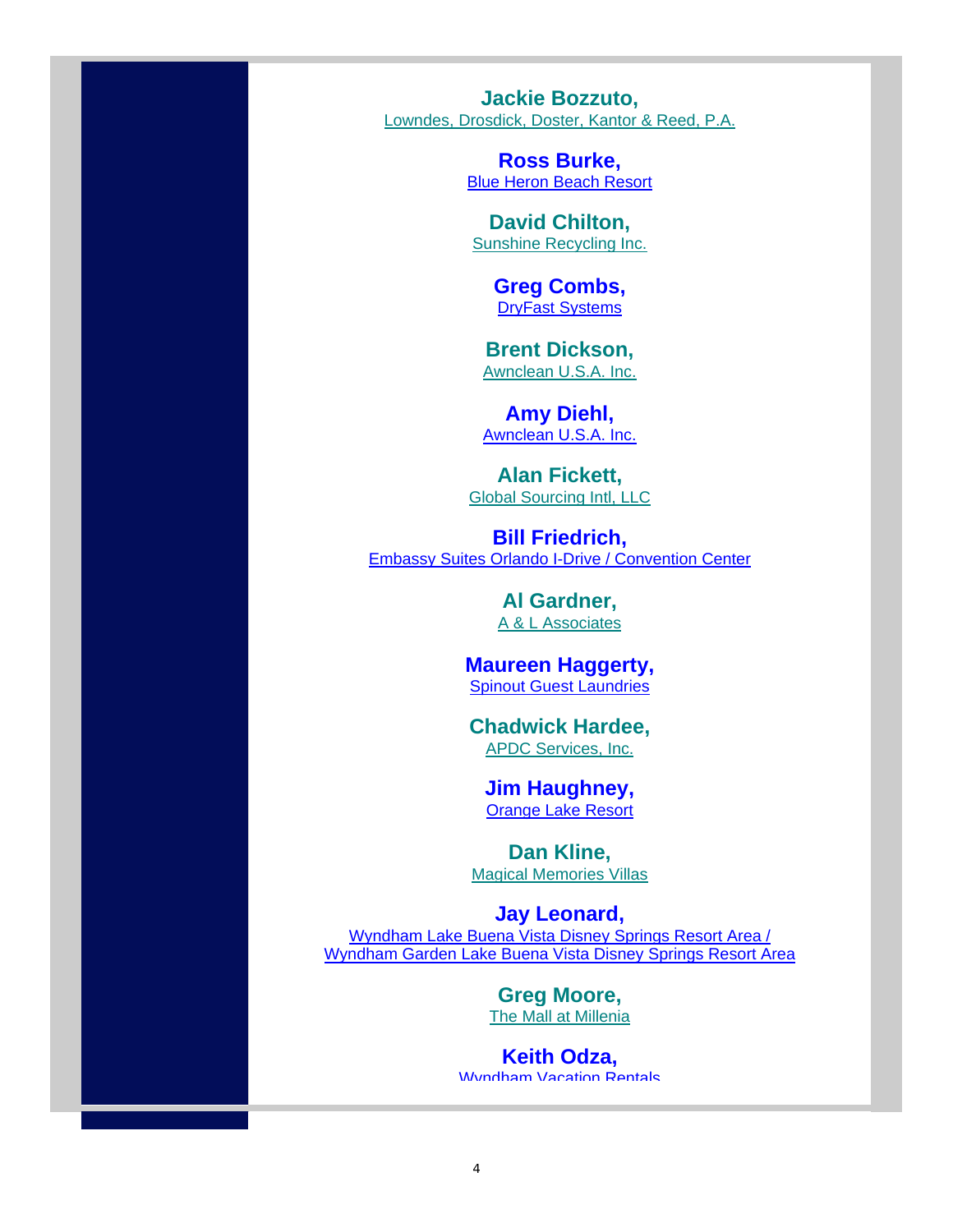**Mark Politte,**  DoubleTree by Hilton at the Entrance to Universal Orlando

> **Jetse Pottinga,**  Melia Orlando Suite Hotel

**Doug Ridge,**  Orlando World Center Marriott

**Fred Sawyers,**  Walt Disney World Swan & Dolphin Resort

**Ron Silveira,**  F.P.I.S., Inc. Brochure Distribution & Travel Marketing

> **Chuck Simikian,**  Nickelodeon Suites Resort

**Erin Sims,** Spinout Guest Laundries

**Chris Stewart,**  American Resort Development Association (ARDA)

> **Jeff Swirsky,**  Floridays Resort Orlando

> > **Brian Wong,**  Celebration Suites



CFHLA PAC / PC Board Chairman Jay Leonard of the Wyndham Lake Buena Vista Disney Springs Resort Area / Wyndham Garden Lake Buena Vista Disney Springs Resort Area with Florida Senate President Andy Gardiner, and CFHLA Board Chairman David Bartek of Loews Hotels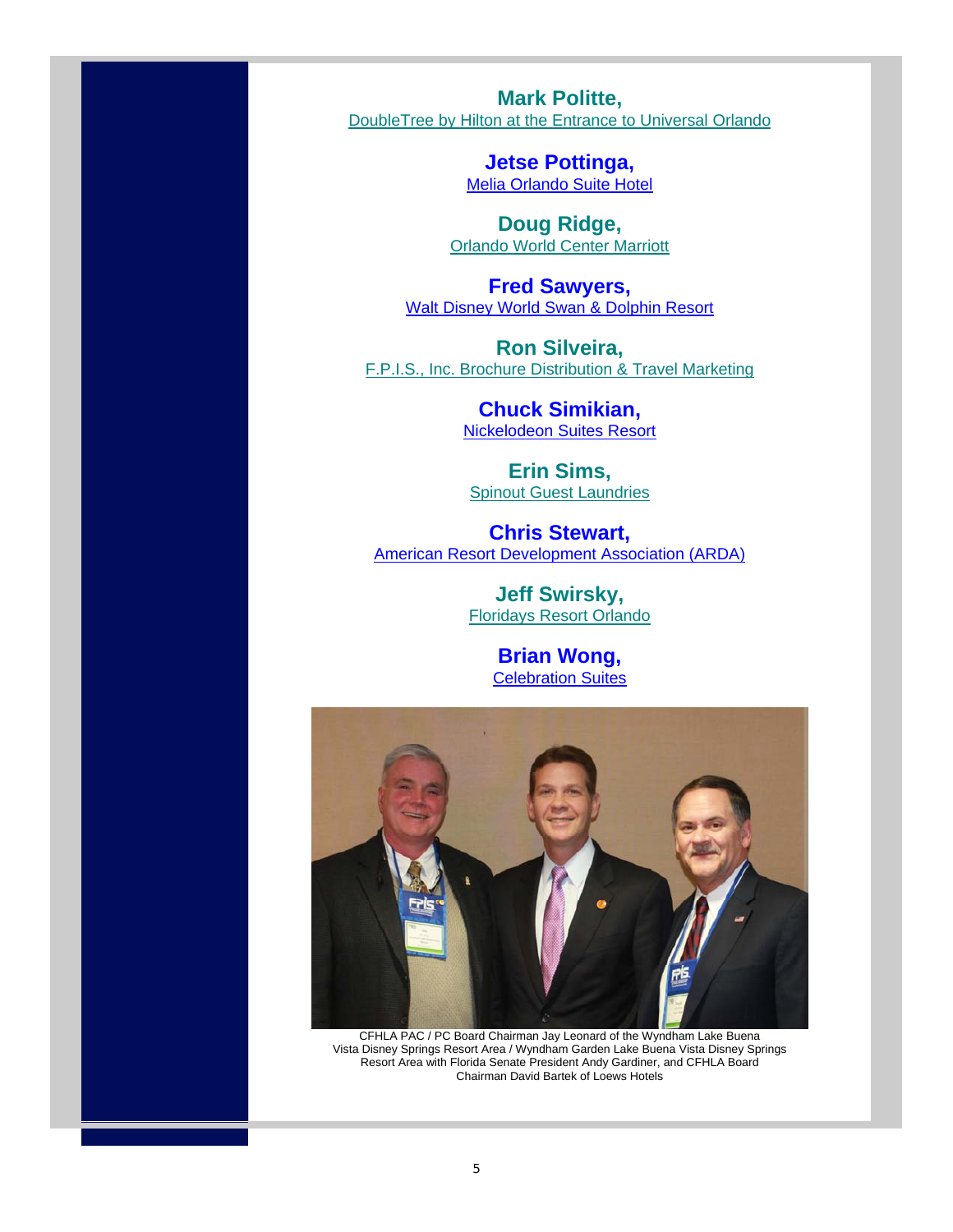Transportation for providing round-trip motor coach transportation for the CFHLA Tourism Day Delegation!



The CFHLA Tourism Day Delegation meets with State Representative Bob Cortes (District 30)



The CFHLA Delegation meets with State Senator Darren Soto (District 14)

# **TDT GRANTS**

On Wednesday, January 13th, the **CFHLA Governmental Affairs Committee** met with Orange County Government officials **Eric Gassman** (Deputy County Administrator) and **Fred Winterkamp** (Manager of Fiscal & Business Services) at the **DoubleTree by Hilton Orlando at SeaWorld** (Thank you meeting host, GA Committee Chairman Scott Tripoli).

Mr. Gassman and Mr. Winterkamp were invited to the committee meeting to discuss the potential creation of a **Tourist Development Tax (TDT) Grant Application** for Orange County. As approved by the CFHLA Board of Directors at the November Board Retreat, CFHLA is currently collaborating with County Officials to explore the possibility of a grant application - to allow the **Orange County Tourist Development Council** to properly review or analyze proposed uses of TDT funds for venue projects and events. This will allow the Council to determine which projects would provide the strongest *"Return On Investment"* relating to hotel occupancy and overall economic impact.

In order to monitor this priority, and to continue the discussion with County Officials relating to a potential TDT grant application process, the CFHLA GA Committee approved an **Orange County TDT Grant Application Subcommittee** comprised of the following Governmental Affairs Committee Members: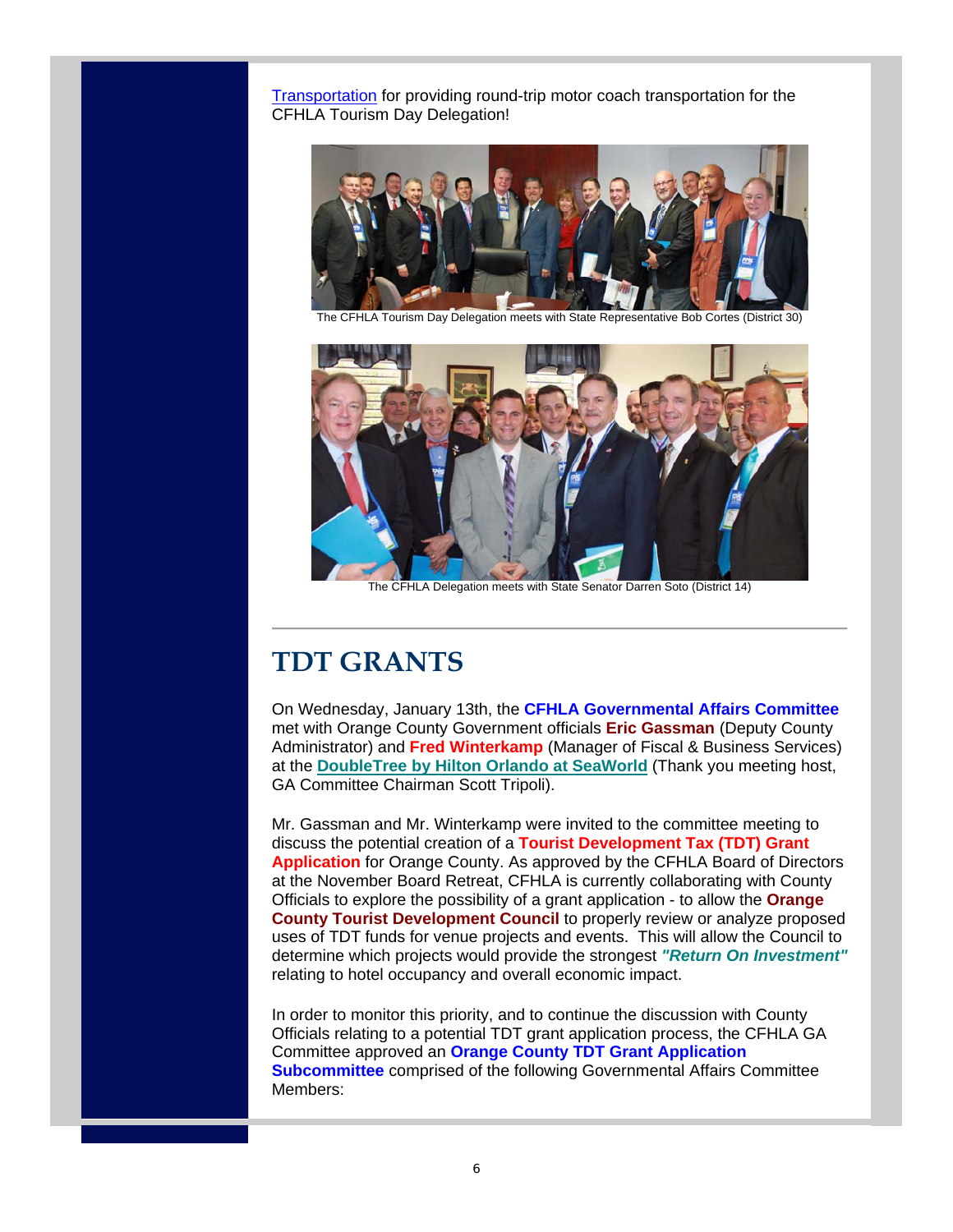**Jackie Bozzuto,** 

Lowndes, Drosdick, Doster, Kantor & Reed, P.A.

**Doug Ridge,** Orlando World Center Marriott

### **Sharon Smoley,** Walt Disney World Company

## **Brian Wong,**

Celebration Suites

Additionally, at this meeting, the CFHLA GA Committee welcomed two CFHLA Board Members to the Committee for 2016, **Keith Wolling** of the B Resort and Spa Lake Buena Vista and **Brian Wong** of Celebration Suites.

In February, the GA Committee will meet with **Orange County Commissioner Scott Boyd** to further discuss the TDT grant application proposal as well as other Hospitality-related issues in Orange County.

*Furthermore, CFHLA recognizes the 2016 Governmental Affairs Committee Meeting Sponsor:*



# **HAYNIE**

At the February **CFHLA STR Membership Luncheon**, CFHLA will present **Orange County Comptroller Martha Haynie** with the *2015 CFHLA Public Servant of the Year Award*.

Comptroller Haynie, who is retiring this year after **28 years of service to Orange County**, is being recognized by CFHLA for her career of fiscal service and partnership to *Central Florida's Hospitality and Tourism Industry.* Comptroller Haynie has always made herself available to support CFHLA and provide presentations on the **Tourist Development Tax** to CFHLA Members.

Details on the date and location for the CFHLA February Membership Luncheon are being finalized and will be announced in the coming days.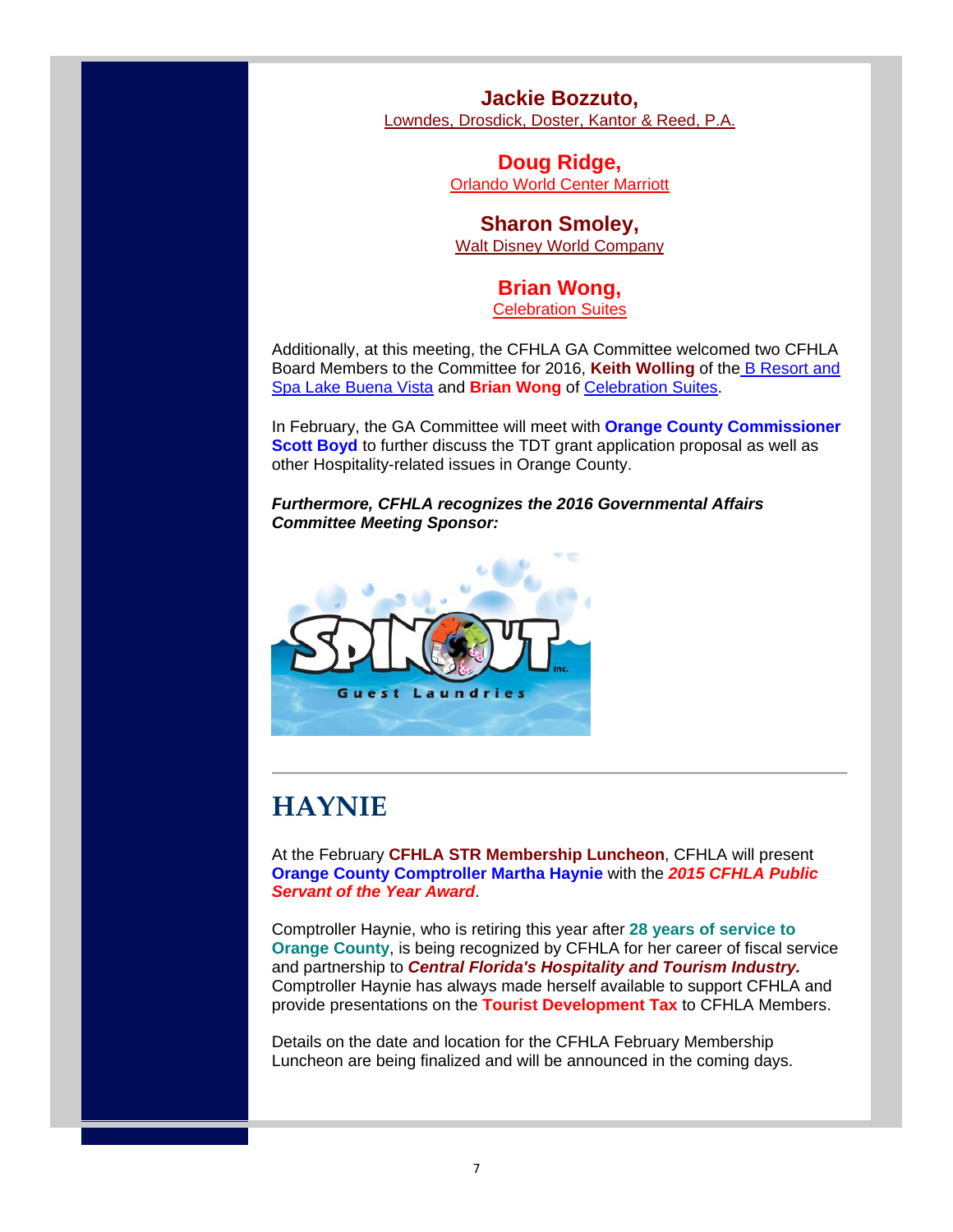# **PAC / PC**

On February 17th, the *CFHLA Political Action Committee (CFHLA-PAC)* and *CFHLA Political Committee (CFHLA-PC)* will meet for the first time in 2016.

As you may know, 2016 will feature dozens of contested races for political office at both the local and regional level, all with important implications for **Central Florida's Hospitality Industry.**

The CFHLA-PAC has already received early endorsement requests from a number of local candidates and will begin *interviewing candidates and announcing endorsements* for School Board, City of Orlando Commission, Orange County Commission, Osceola County Commission, Seminole County Commission, State House and State Senate during the months of May, June and July.

Please **Save the Dates** of *Wednesday, June 1st* for the **CFHLA - PAC Reception Fundraiser** and *Thursday, September 29th* for the **Tee It Up for Tourism CFHLA-PC Golf Outing and Luncheon**.

## **APPS**

*Please consider downloading the following Mobile Applications (Apps) on your smartphone devices:*

**FL House - Stay "up to date" on current legislative developments.**



For more information and download instructions, please CLICK HERE.

> **VoterVoice - Connect with CFHLA to monitor legislative priorities and to participate in "call to action" movements.**

~~~~~~~~~~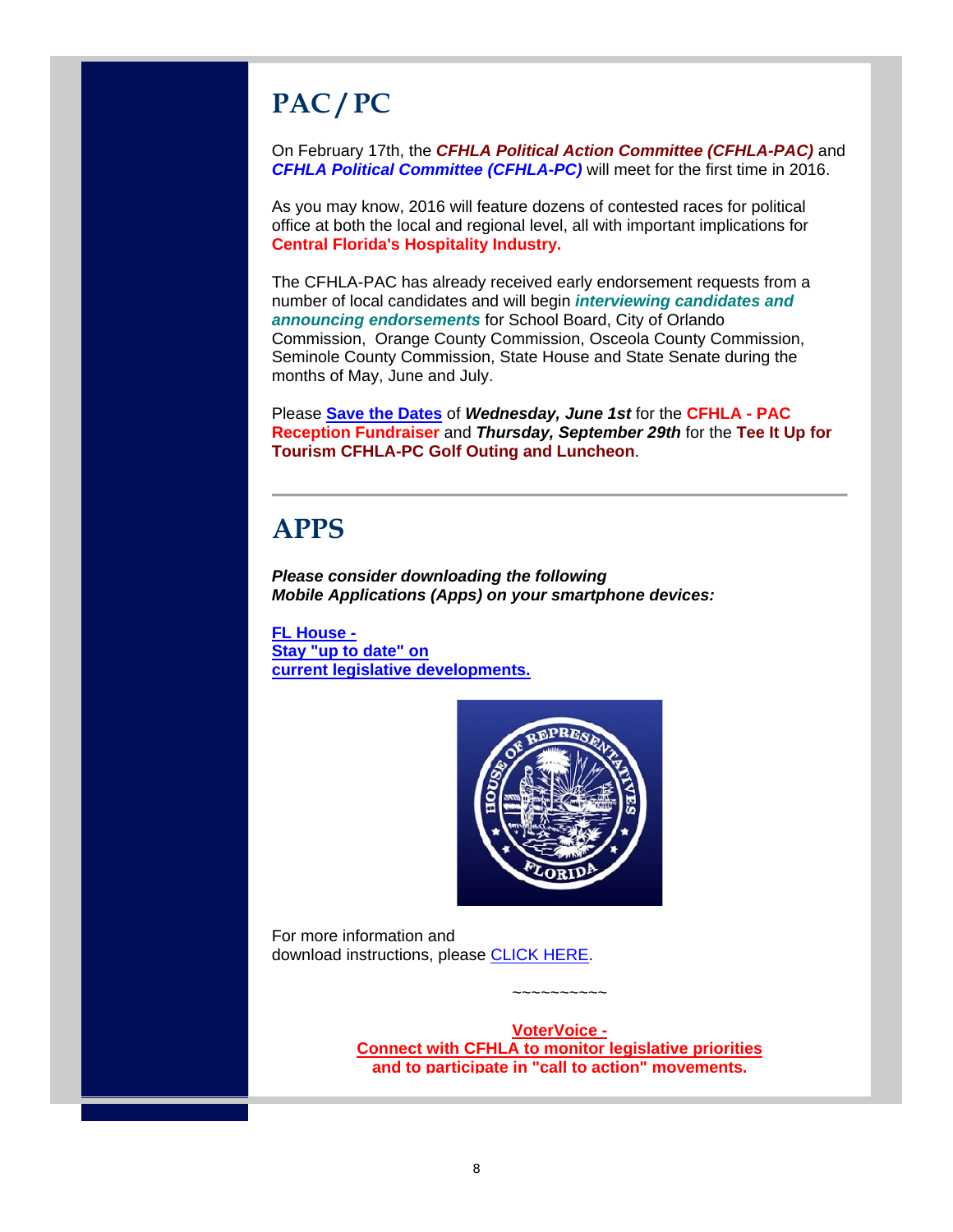

iOS (iPhone) Users, CLICK HERE to download.

Android Users, CLICK HERE to download.

Please contact *CFHLA Public Policy Director Kevin Craig* at 407-313-5035 should you have questions relating to these mobile applications.

# **LINKS**

*Below please find news articles, relating to the political interests of the Hospitality Industry:*

*Uber-Friendly Bill passes House but Senate May Hold Challenges*

> *Medical Marijuana Makes 2018 Ballot in Florida*

*Proposed Bill Would Allow Bed Taxes to Pay for Law Enforcement*

**THIS NEWSLETTER IS PROUDLY SPONSORED BY:**